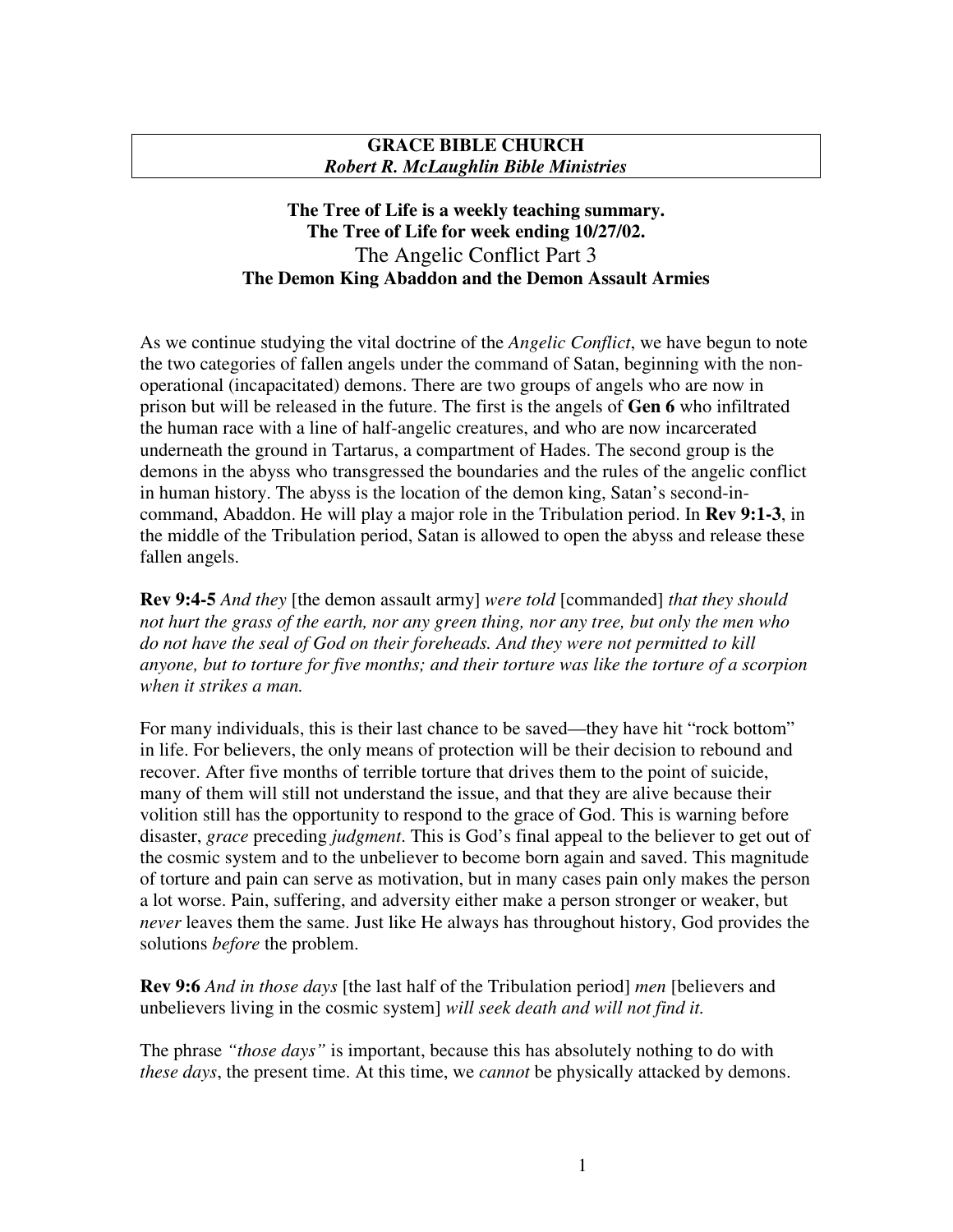Our greatest danger from demons lies in our residence in the cosmic system under the stages of reversionism, where we allow ourselves to be influenced by demons.

Satan, who is an evil and an unjust ruler, will now attempt to rule the world with his demon assault armies. This is something that has never happened before in all of his reign over this world. And he will turn his own kingdom into shambles.

## **Rev 9:7** *And the appearance of the locusts was like horses prepared for battle; and on their heads, as it were, crowns like gold, and their faces were like the faces of men.*

These demons are described in terms of a cavalry, representing mobility and firepower. They have a military insignia, crowns "like gold." It implies that they already consider themselves a victorious army. Their faces are "like men" indicating that demons can appear as men, although they have greater intelligence, power, and adaptability. The last time demons visibly appeared as men was in **Gen 6**, in Noah's generation. From that time to the middle of the Tribulation, they are invisible.

Verse 8 talks about the "demon beauty parlor"; these demons are very beautiful and attractive as the demons of **Gen 6**, having "hair like women," **Rev 9:8**, *"And they had hair like the hair of women, and their teeth were like the teeth of lions."* The woman's hair depicts beauty and physical attractiveness, as we read of Satan in **Eze 28:12**, *"You had the seal of perfection, full of wisdom and perfect in beauty."* The phrase "the teeth of lions" indicates that behind the facade of beauty is the ruthless desire to destroy.

**Rev 9:9** continues, *"And they had breastplates like breastplates of iron; and the sound of their wings was like the sound of chariots, of many horses rushing to battle."* "Breastplates of iron" were considered to be the best armor in the ancient world, making its wearer extremely difficult to attack. It emphasizes the fact that demons are not vulnerable to human attack, and therefore human beings have no protection against these demon armies, unless they are behind the "wall of fire" of the predesigned plan of God. The noise of the battle is awesome, "like the sound of chariots, of many horses rushing to battle." Even before they strike, they have already paralyzed their victims with fear. One of the great powers of the cosmic system is vulnerability to fear. When a person becomes frightened, he stops thinking and starts emoting, and emotions cannot think. The victims are attacked, not because God made this happen, but because they made negative decisions from a position of weakness, and willfully rejected His divine protection. Bad decisions in the cosmic system from false doctrine result in demon influence and even demon possession of unbelievers. The greatest power we carry in our soul is a greater power than the attack of demons, our volition responding to Bible doctrine. God gave us *free will* in order to resolve the angelic conflict. Physical violence on the part of fallen angels is not permitted today because God the Holy Spirit is the Restrainer. When He is removed in His function as the Restrainer in **2Th 2:7**, those in the cosmic system will be vulnerable to an attack that has never before occurred in all of human history.

In **Rev 9:10**, we see the "scorpion" description of the first demon army: *"And they have tails like scorpions, and stings; and in their tails is their power to hurt* [torment or torture] *men for five months."* They have power, but it is limited; they cannot go beyond what God allows them.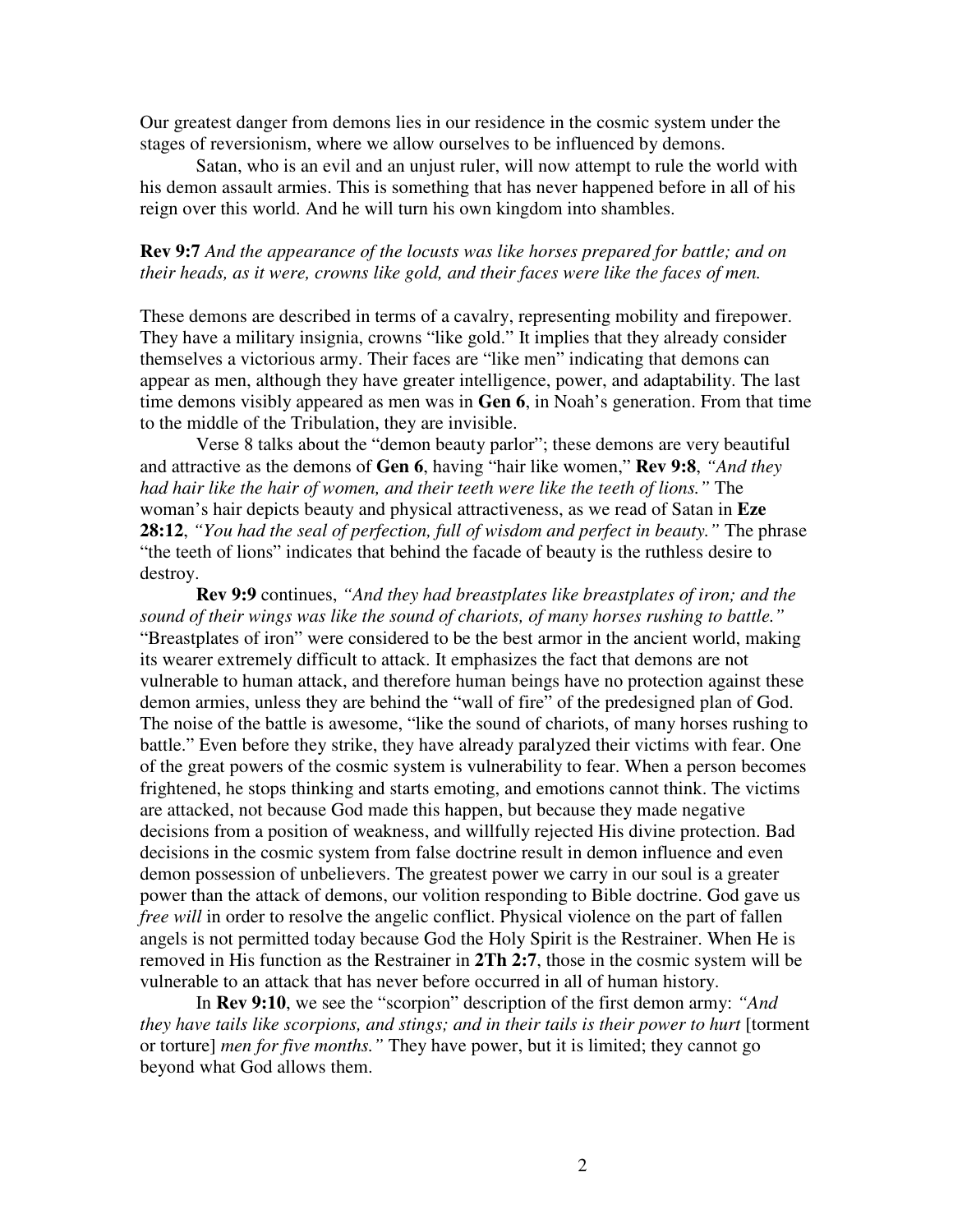In **Rev 9:11**, *"They have as king over them, the angel of the abyss; his name in Hebrew is Abaddon, and in the Greek he has the name Apollyon."* "Abaddon" is a word that occurs quite often in the Old Testament as a synonym for *Sheol* or *Hades*, as in **Job 26:6**. Abaddon is also the name of the demon prince being held in the abyss (it is perhaps his *title* as opposed to his real name, just as "Satan" and "the devil" are titles). "Apollyon" is very close to "Apollo," the Greek name for one of the demons most heavily involved with the great attack of **Gen 6**; he may not have actually had sex with women, but apparently committed crimes and violations that may have been even worse, since he is now incarcerated in the abyss. Apollo was the demon God of *light*, who was very much involved with the kingdom of darkness and Satan himself. Apollo was one of the forerunners of demonic attack as an "angel of light." Apollo (along with Zeus) was the most widely revered and influential of all the Greek gods. He was known for death and terror, and his name actually means the "exterminator" in Greek. Next to Satan he is the highest-ranking demon out of the millions who followed Satan in the prehistoric angelic revolt. The only other fallen angel who is probably on an equal level with him is a demon prince called "Beelzebub." He is

Satan's masterful minister of deceit. Beelzebub deals with the realm of deceit whereas Apollyon deals with the realm of military action.

Abaddon will reign for 3 1 /<sup>2</sup> years, the second half of the Tribulation, **Rev 13:5** ("42 months"), **Dan 7:25, 12:7** ("a time, times, and half a time"—literally, one year plus two years plus half a year). It is important to understand that he is a different fallen angel from Satan. Paul describes Abaddon as the "man of sin" in **2Th 2**. In **Rev 17:5**, he is the beast that the woman, the "mother of harlots," is riding (she represents all the false religious systems of this world). In **Dan 7** and **Rev 17**, he will be the foremost leader of the *new world order* (which will last for only a very short time). In **Dan 7**, he is called the "little horn," separate from the "ten kings." He will become the ruler of the entire earth in the ultimate and final realization of Satan's governmental system, **Rev 13:4**. In **2Th 2**, he will take a seat in the temple of God, declaring himself to be God. In **Dan 8:10**, he will lead his military of fallen angels against the elect angels and even accomplish a temporary victory over some of them, which will, of course, be very short-lived. After the Israelites have returned to the Holy Land, Abaddon will summon his rulers and their armies to in his all-out effort to destroy them, **Eze 38-39**, but he will fail, **Rev 19:19- 20:3**, as all anti-Semitism inevitably fails.

In **Rev 9:12-21**, there is a *second* demon assault army stationed underneath the Euphrates River. The Apostle John writes in **Rev 9:12-13**, *"The first woe is past; behold, two woes are still coming after these things. And the sixth angel sounded* [a winner angel from the original angelic conflict blowing a trumpet]*, and I heard a voice from the four horns of the golden altar which is before God."* The golden altar is analogous to the golden altar of incense which was in the Tabernacle and the Temple, and it represents the *imprecatory* (invoking harm and defeat on one's enemies) prayers of the Tribulational saints in **Rev 6:9-11**. The four horns of the golden altar remind us that all answer to prayer, including imprecatory prayers, are based on the sacrifice of our Lord Jesus Christ on the Cross. This alone is what gives us the privilege and opportunity of answered prayer.

In **Rev 9:14**, the order to release the commanders of the second demon assault army is given: *"One commanding the sixth angel who had the trumpet, 'Release the four*